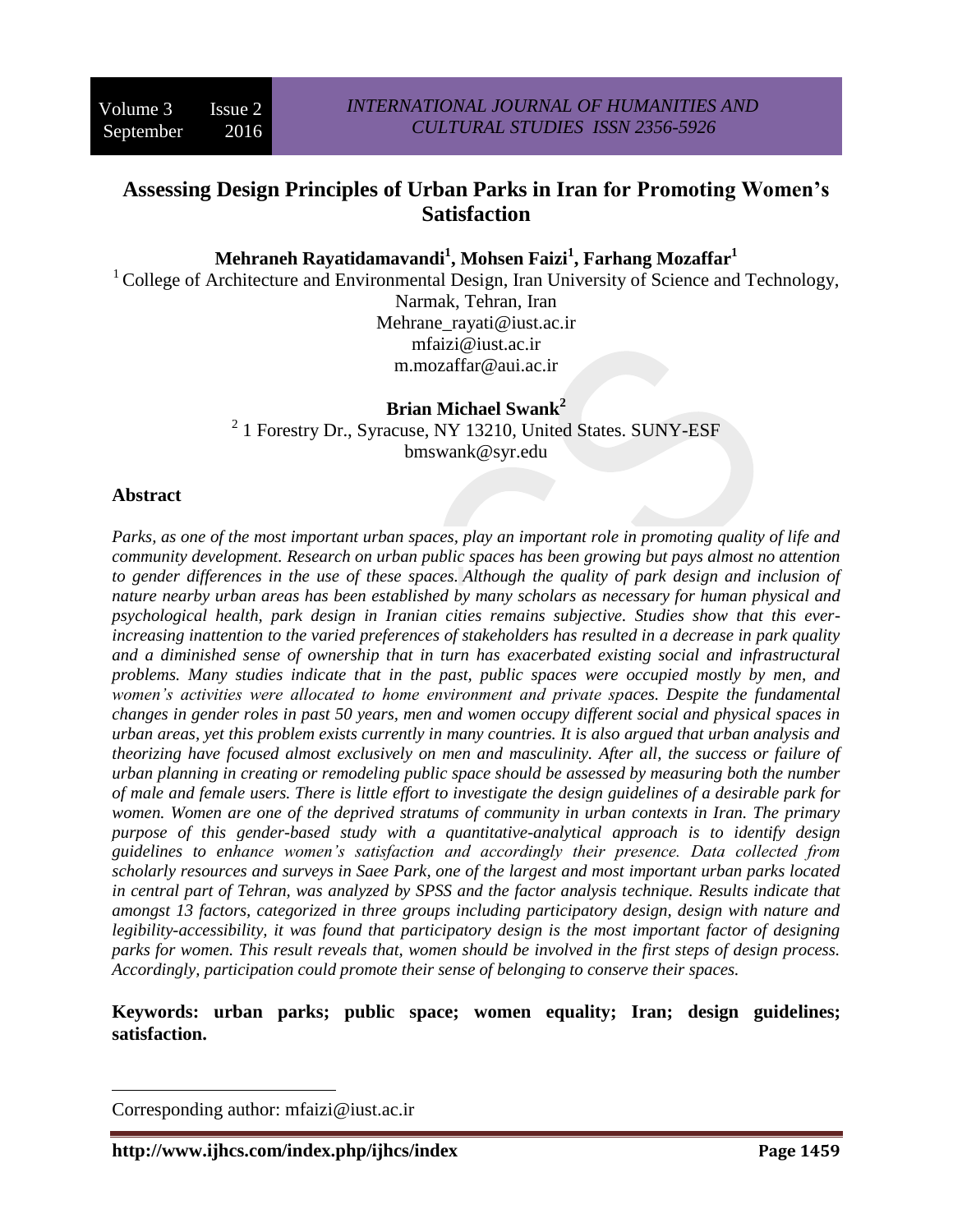## **1. Introduction**

The inhabitants of today's cities do not only need food but good accommodation, proper living space, a quiet environment and clean air, all of which are main and fundamental human requirements. In recent decades the idea of enhancing the quality of urban life was introduced along with sustainable development. Urban parks have important social, economic and ecological roles with different benefits such as child rearing, treatment of psychological disorders and social integration (Ghorbani & Teymouri, 2010). Parks and nature are important settings for a number of public-health related reasons, in that they offer psychological restorative experiences, physical activity and social interaction (Nilsson, et al., 2011). Benefits related to contact with nature have been examined by environmental psychologists and generally, such contact has been determined to be necessary for human health and wellbeing. The importance of urban parks is that they can promote residents' quality of life (Mass et al., 2006; Mitchell  $\&$ Popham, 2007) and create many tangible benefits for human physical and mental health (Handy, Boarnet, Ewing, & Klillingsworth, 2002; Hansmann, Hug, & Seeland, 2007; Hartig et al., 2003; Pretty , Peacock, Sellens , & Griffin , 2005; Takano et al., 2002; Ulrich, 1984; Van Den Berg, Hartig, & Staats, 2007). Public greenspaces are spaces that have social efficiency and people usually use them for recreation, leisure, and social-cultural gatherings (Saeedinia, 1994). Recently, many efforts have been made to understand the human-nature relationship in a more scientific way. These ideas are followed by many natural and social science specialists. They have different attitudes towards landscapes which could explain why contact with nature promotes human health. Finally it can be said that contact with the natural environment is important for human beings and could help human health and wellbeing in many different ways (Parry‐Jones, 1990). In this research, we try to prioritize the effective factors which influence women's presence in urban greenspaces and promote their quality of life and wellbeing.

#### **1.1 Necessity of women's presence in urban open spaces**

Krenichyn's study (2004) indicated that urban spaces are valuable because of their ability to create and increase social relations. After investigating Prospect Park as a place for daily physical activity, she found that urban parks could provide opportunities for physical activity, psychological restoration and social interactions and research should consider these aspects more seriously. Another study in Ontario has shown that the existence of greenspaces within cities is related to the reduction of the mortality rate in the long term (Wolch, et al., 2011) . Studies in the US and UK also have indicated that women usually spend less time on recreational activities than men.

Another study in the US has confirmed that many women, especially African-American women, women who live in rural areas, elderly women and women with a lower level of education do not fully utilize their leisure time (Ransdell & Wells, 1998; Brownson, et al., 2000; Wilcox, Castro, King, Housemann, & Brownson, 2000).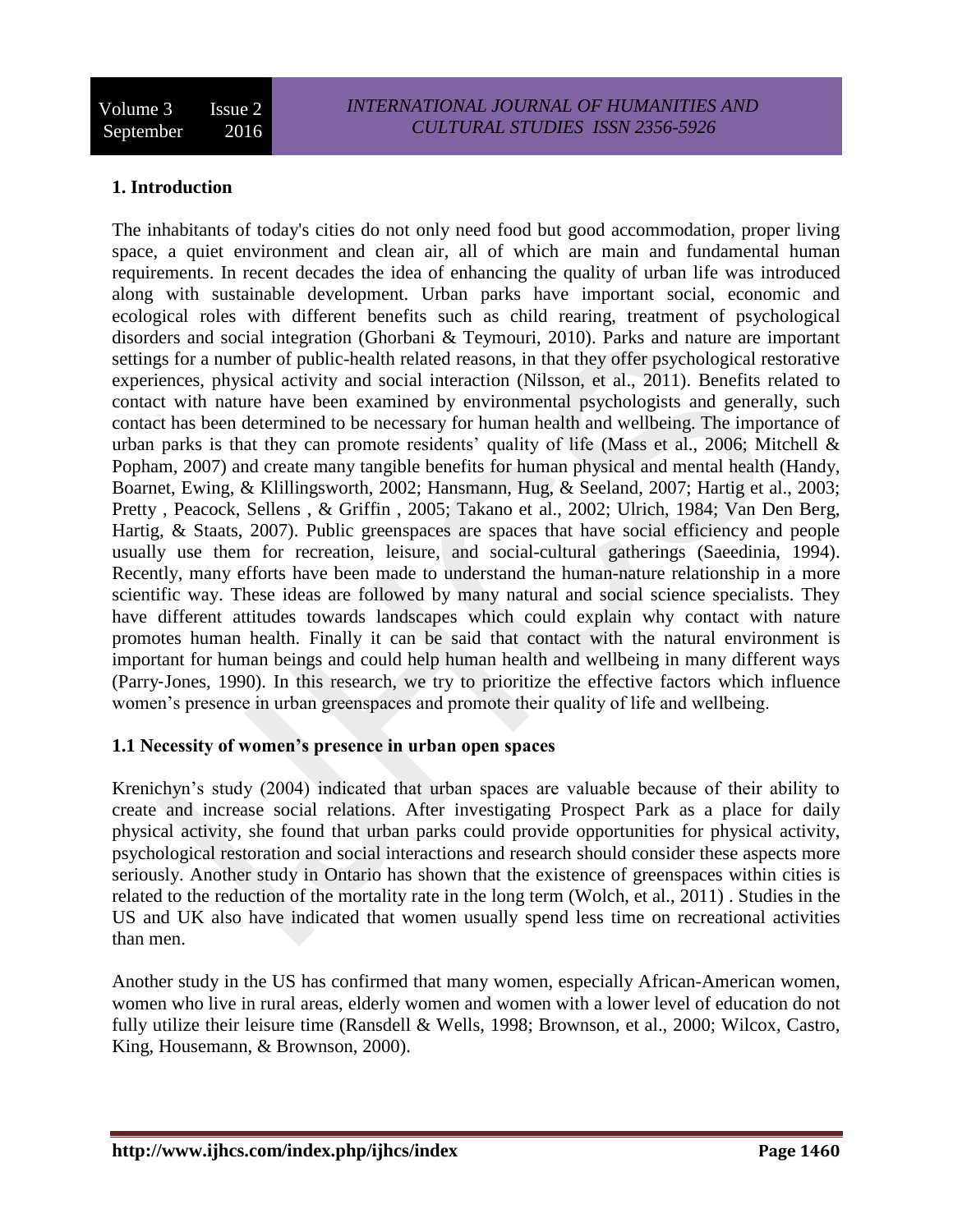Many studies indicate that in the past, public spaces were occupied mostly by men, and women's activities were allocated to the home environment and private spaces (Wilson, 1992). Feminism debates in the field of architecture show that built environments are mostly designed and constructed by men and as a result they completely neglect women's needs and desires (Roberts, 1991). Also, despite the fundamental changes in gender roles in the past 50 years, men and women occupied different social and physical spaces in urban environments. This problem exists in many other countries around the world (Hubbard, 2004; Peterson, Wekerle, & Morley, 1978); Middle age women experience higher health risks because of inactivity than young women and men (US Department of Health and Human Services 1996). Deprivation of women from equal rights and facilities to men is caused by gender segregation derived from the patriarchal values ruling on society. These values considered women as the second gender and define them in relation to men (Scott & Marshall, 1998).

Richard Sennett's book, "The Fall of Public Man" (Sennett, 1974), is aptly titled-women's public role is hardly discussed. Sennett argues that public came to mean a life passed outside the family and that the growth of public spaces for men occurred at the same time as the home was newly defined as the refuge from the world. Women were identified with the family –the weaker sex, not strong enough to associate with strangers in the coffee houses, cafes, restaurants, clubs and pedestrian parks (Wekerle, 1980). Deprivation has extensive dimensions but in this study, we take that dimension of deprivation into consideration, which is in association with urban facilities and should be equal for all citizens to use.

Women's use of urban spaces is lower than men because they feel it is mentally inaccessible and difficult to navigate and this doesn't attract them to the spaces. Also, girls face more challenges than boys to use public spaces, for example, for physical activities. This problem is probably because of cultural and religious values of the society. So, there are few proper places for women to spend their leisure time in religious cities as well as industrial ones, such as Tehran.

There is little effort to investigate the design values of a desirable park, especially for women, as one of the main users of public spaces. The primary purpose of this case study research with a quantitative-analytical approach is to identify design values which are influential on satisfaction of urban park users (here women), in order to present design guidelines to enhance their comfort and presence. As women are one of the poor stratums of the community in urban contexts in Iran, the main question of this study is: how can designers increase women's presence and activities in urban public parks based on their preferences?

#### **1.2 Effective factors related to satisfaction of parks**

Parks are special places in which people could escape daily stressors and participate in a wide range of activities (Krenichyn, 2006). The success of the design of urban spaces depends on the designers' understanding of the users' needs and requirements. Jacobs believes that people's presence in urban spaces brings up some issues concerning social security and safety. Creating spatial enclosure, increasing densification, mixture and efficiency of uses, proper physical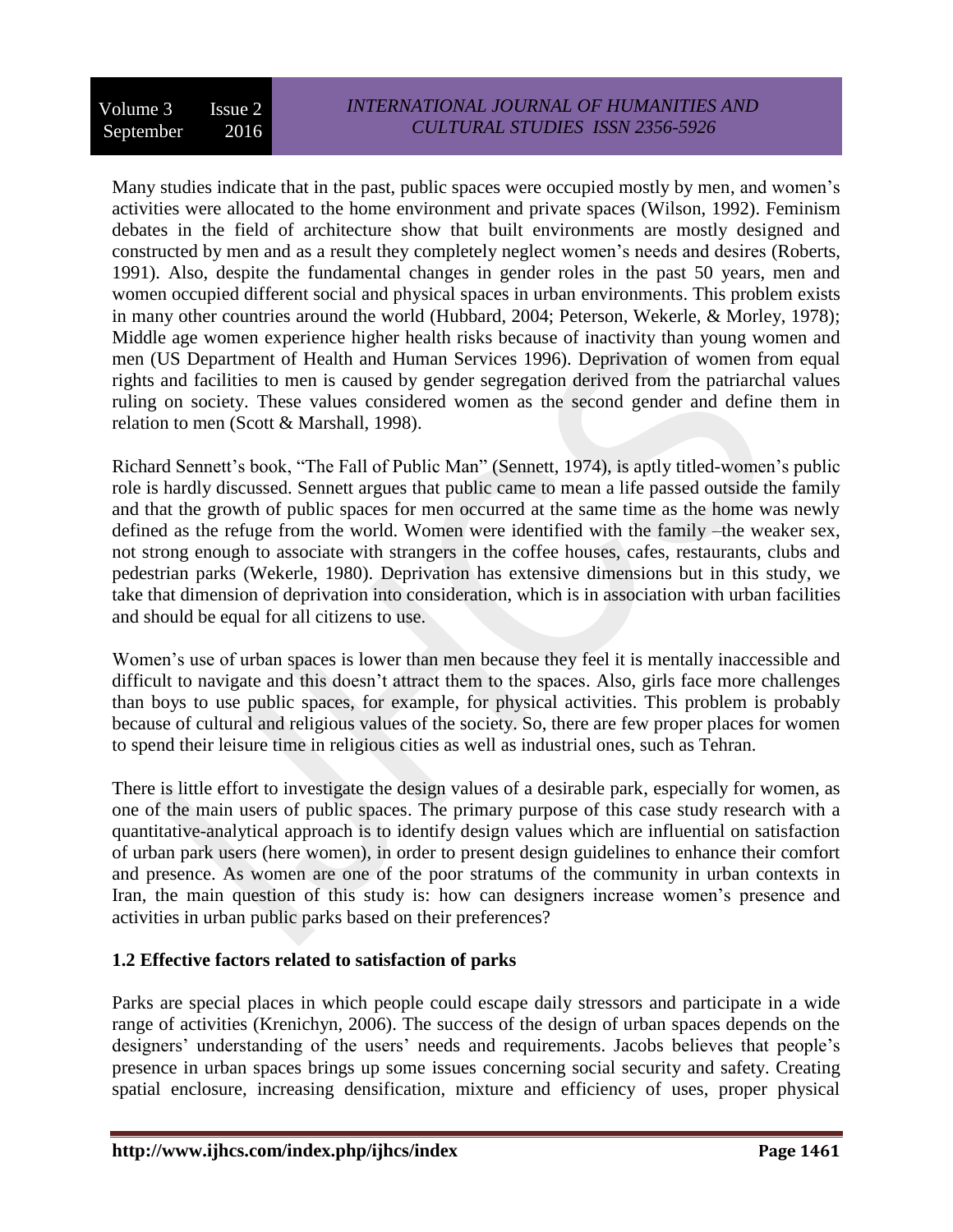organization as the qualitative and sustainable aspects of public domain are necessary to control safety (Jacobs J. , 1967). Urban spaces should be safe and welcoming to all social groups in all hours of the day and at the same time provide convenient access. Global experiences have shared that public spaces should be places for social life and interactions (Rafiyian & Khodaie, 2009). In recent years, many studies have been conducted about improving environmental quality indicators. Therefore, assessing residents' satisfaction of their living environment is important (Hourihan, 1984). Satisfaction of people's environment is based on two different viewpoints. Satisfaction is measured based on physical indicators such as temperature, perspectives, noise, and room location in a building… Also environmental indicators are a part of the humanenvironment relationship and finally, a part of environmental satisfaction (Rafiyian & Khodaie, 2009). First, theoretical framework about satisfaction represented by Marans and Rogers (1975) explains that satisfaction of the living environment is subject to people's perception and evaluation of environmental characteristics. These contain cleanliness, safety and demographics including gender, age and social class. In this research, cleanliness, safety and security, attractiveness, comfort, sustainability, type of environmental design, new context, access and demographics were mainly used to evaluate satisfaction (Marans & Rodgers, 1975). Fluery-Bahi et al (2008) examined four influential factors of environmental satisfaction. These factors are imagination of social environment, social relations, access to services and greenspaces (Fleury-Bahi, Félonneau, & Marchand, 2008). Bonnes et al (1991) found that the social densification factor overcrowding has negative influence on residents' environmental satisfaction (Bonnes, Bonaiuto, & Ercolani, 1991). Mahmoodi et al (2010) figured out sociability and social surveillance has the most influence on desirability of space among women (Mahmoodi, Ghazizadeh, & Monam, 2011). Trancik (1986) believes that five qualities are necessary to overcome urban design problems. These qualities are progression of movements, enclosure of spaces, continuity of edges, axis and perspectives control and connecting outside and inside spaces. Lynch (1981) found that livability, meaning, compatibility, access, control and surveillance are the main factors to promote quality of urban design and these are the quality of urban life. The Prince of Wales represented 10 criteria of place, hierarchy, scale, harmony, enclosure, materials, decorations, art, signs, symptoms and caring about local community as the most important qualities of urban design<sup>2</sup>.

London's Planning Advisory Committee (1993) published a report named LPAC<sup>3</sup> which announced that some issues such as human scale, urban densification, appropriate structure, legibility, identity, cleanliness and safety, desirable urban management, visual richness, mixed use, communal places, and easy access can determine the quality of urban design (LPAC, 1993). Haughton and Hunter (1994) also found that diversity; centralization, democracy, permeability, safety, appropriate scale, organic design, economics, creative relations and flexibility are the most important concerns about urban design quality (Haughton & Hunter, 1994). Urban furniture is a group of objects, devices, signs and elements that could organize the main part of activities around cities and increase citizens' use of surrounding environment and increase their comfort and joy in streets, parks and other urban areas (Amini & Samiari, 2006). Urban furniture should

 22 The prince of Wales, "A vision of Britain", 1989

<sup>&</sup>lt;sup>3</sup> London's Urban Environmental Quality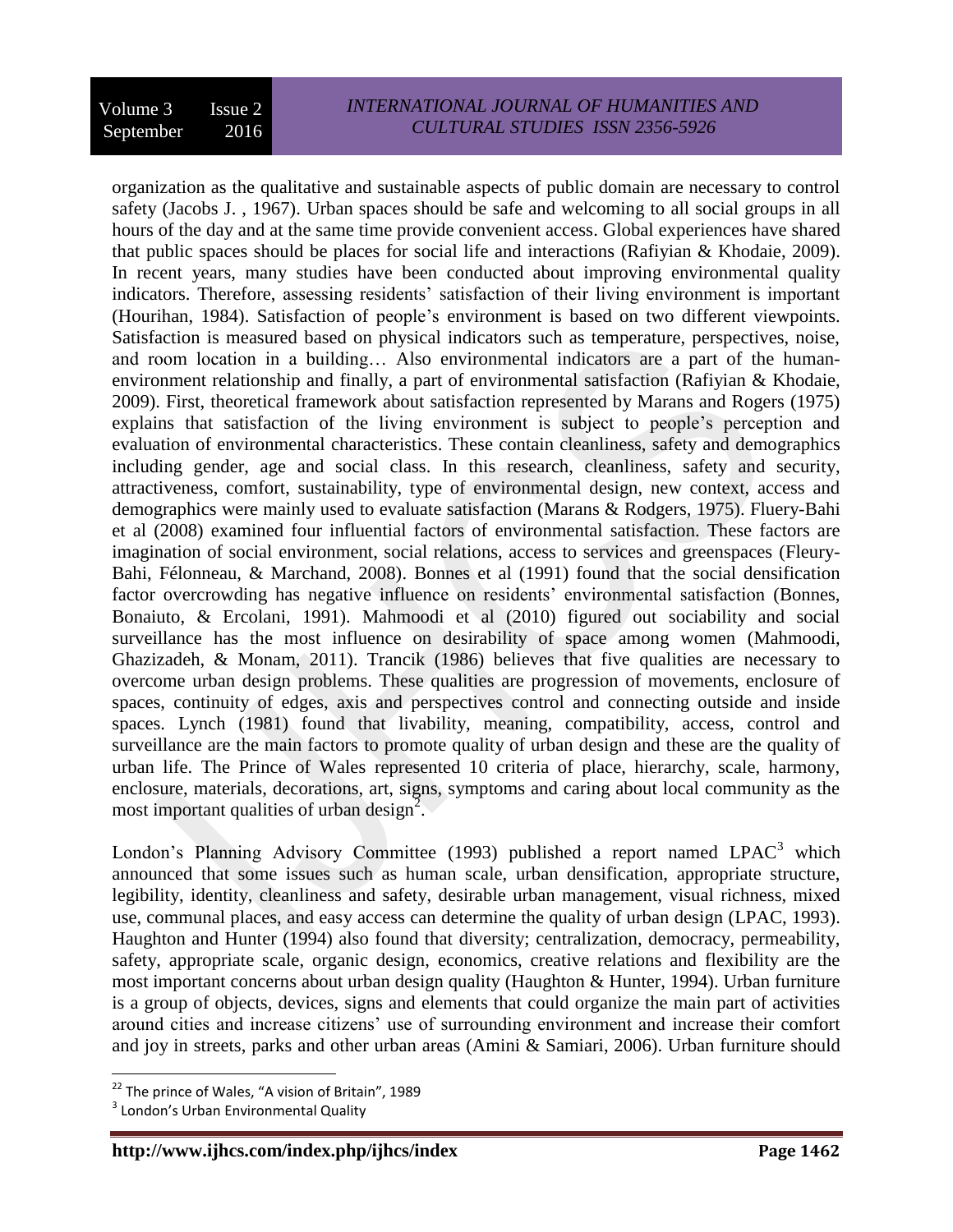be compatible with the environment and the users' needs. Sense of belonging to place could increase people's social investment (Rahnama & Razavi, 2013). Participation of young people in social activities could promote their sense of belonging and provide some opportunities for them to be helpful to the community (Sanoff H. , Community Participation Methods in Design and Planning, 2000). Community participation is also one of the most important aspects in sustainable planning which engages local communities in the decision making process to define key issues and priorities related to the goals and strategies of design (Amado, Santoz, Moura, & Silva, 2009).

Access to urban parks and greenspaces increases the variety of physical activities in urban societies (Floyd, Bocarro, Smith, & Baran, 2011; Giles-Corti, et al., 2005). The first step of researching benefits of greenspaces is evaluating their accessibility (Banzhaf, et al., 2014). Accordingly, concerns related to access to green spaces have been taken into consideration in recent years (Higgs, Fry, & Langford, 2012; Zhang, Lu , & James, 2011).

| <b>Author</b>       | Year | <b>Urban Environmental Quality Factors</b>                                |  |  |  |  |  |
|---------------------|------|---------------------------------------------------------------------------|--|--|--|--|--|
| Jane Jacobs         | 1967 | Social security, relying on public surveillance in urban spaces' design,  |  |  |  |  |  |
|                     |      | creating spatial enclosure, increasing densification and mixing spaces,   |  |  |  |  |  |
|                     |      | appropriate physical organization                                         |  |  |  |  |  |
| <b>Marans</b>       | 1975 | Cleanliness, attractiveness, comfort, safety, sustainability and type of  |  |  |  |  |  |
| Rogers              |      | design, newness of urban context, access, individual characteristics      |  |  |  |  |  |
| Lynch               | 1981 | Vitality, meaning, compatibility, access, control and surveillance        |  |  |  |  |  |
| Violich             | 1983 | Readability, freedom of choice, creating motivation through use,          |  |  |  |  |  |
|                     |      | possibility of social life, readability of cultural heritage, considering |  |  |  |  |  |
|                     |      | local-ecological links                                                    |  |  |  |  |  |
| Roger               | 1986 | Maintaining continuity of movements, space enclosure, edge continuity,    |  |  |  |  |  |
| Terancik            |      | axis and perspective control, connecting outdoor and indoor spaces        |  |  |  |  |  |
| Prince              | 1989 | Place, Hierarchy, scale, harmony, enclosure, materials, decorations, art, |  |  |  |  |  |
| Charles             |      | signs, indicators and lightings, considering local community              |  |  |  |  |  |
| Bentley             | 1990 | Energy efficiency, cleanness (minimizing air pollution,), nature and      |  |  |  |  |  |
|                     |      | wildlife support                                                          |  |  |  |  |  |
| Philips             | 1990 | Living environment including location of buildings and people live in     |  |  |  |  |  |
|                     |      | them, community, housing system, social relations                         |  |  |  |  |  |
| <b>Bonnes</b><br>et | 1991 | Social density (crowd)                                                    |  |  |  |  |  |
| al.                 |      |                                                                           |  |  |  |  |  |
| Green               | 1992 | Connection, safety, Climatic comfort, diversity, order including:         |  |  |  |  |  |
|                     |      | coherence, clarity, integration, balance, identity: forming focal points, |  |  |  |  |  |
|                     |      | unity, character and uniqueness, attractiveness: scale, visual<br>and     |  |  |  |  |  |
|                     |      | functional frequency, vitality and harmony                                |  |  |  |  |  |
| London's            | 1993 | human scale, urban densification, appropriate structure, legibility,      |  |  |  |  |  |
| Planning            |      | identity, cleanness and safety, desirable urban management, visual        |  |  |  |  |  |
| Advisory            |      | richness, mixed use, communal places, easy access and movement            |  |  |  |  |  |
| Committee           |      |                                                                           |  |  |  |  |  |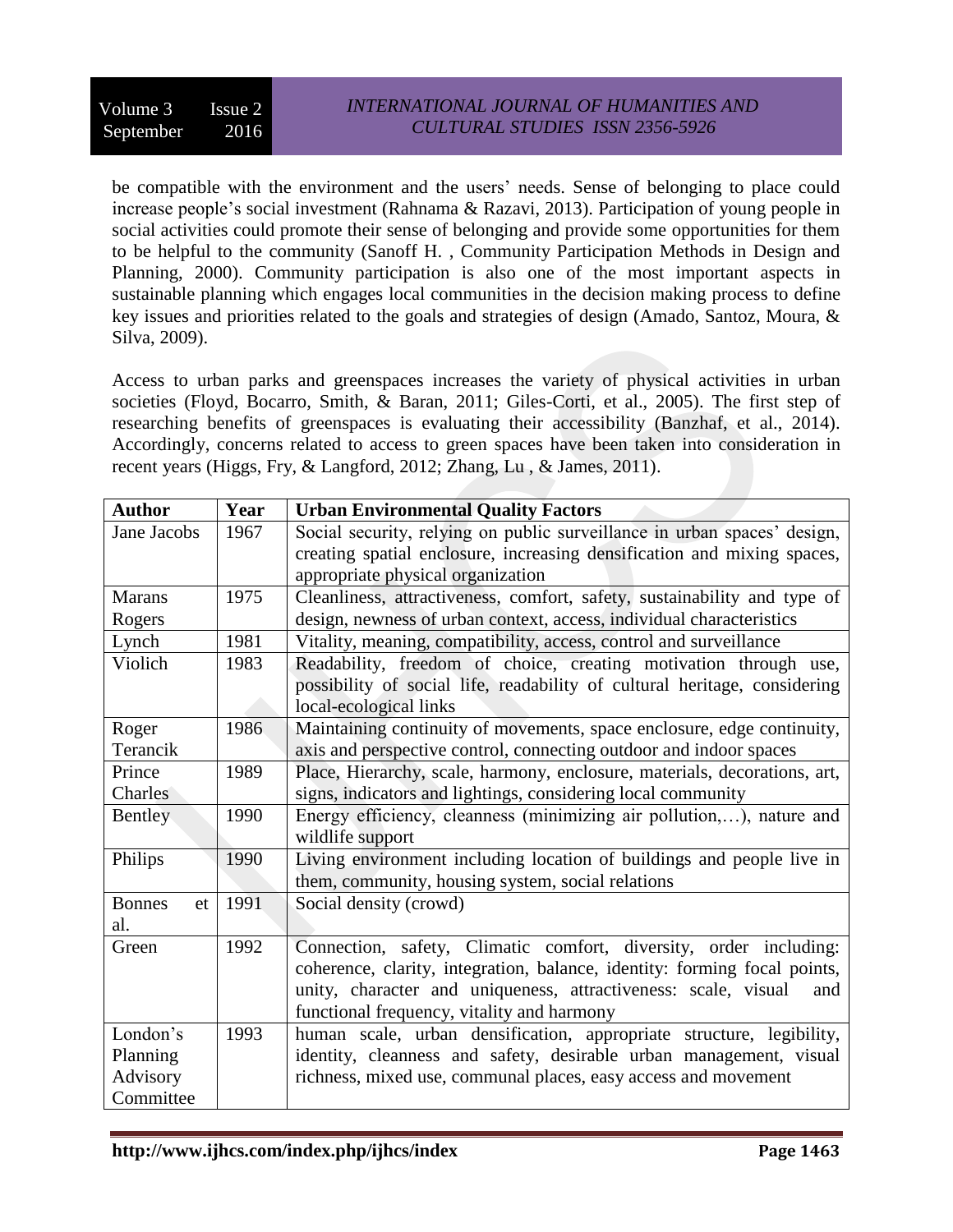### *INTERNATIONAL JOURNAL OF HUMANITIES AND CULTURAL STUDIES ISSN 2356-5926*

| Haughton    | 1994 | diversity, centralization, democracy, permeability, safety, appropriate                                 |  |  |  |  |
|-------------|------|---------------------------------------------------------------------------------------------------------|--|--|--|--|
| and Hunter  |      | scale, organic design, economics, creative relations, flexibility                                       |  |  |  |  |
| Liu         | 1999 | Physical comfort, health, safety, functional appropriateness, mental                                    |  |  |  |  |
|             |      | comfort, psychological safety, aesthetic, security, image/situation,<br>community, spatial surveillance |  |  |  |  |
| Fluery-Bahi | 2008 | Imagination of social environment, access to services, greenspaces and                                  |  |  |  |  |
| et al       |      | social relationships                                                                                    |  |  |  |  |
| Rafiyian et | 2009 | Sociability of space, social surveillance                                                               |  |  |  |  |
| al          |      |                                                                                                         |  |  |  |  |
| Dadapour et | 2011 | Increasing social capital and use in different levels of urban planning                                 |  |  |  |  |
| al          |      | and design                                                                                              |  |  |  |  |

Table1 1- A synthesis of the most important factors

Regarding table 1, some factors have been extracted. These factors are; physical design of greenspaces, access (from outside to inside and vice versa), entrances, open communal spaces, diversity of usage and functions, legibility and perception, human scale, safety and security, participatory management, social dealings and psychological comfort. In the following, factors will be prioritized by factor analysis and the most important factors that will increase women's satisfaction of urban parks will be identified and then key components that must be incorporated into urban park design in order to promote women's presence. Table 1 posed questions to extract the main effective factors of park design. These factors can be categorized in four groups, hierarchically comprising design (greenspace, access, openness, visual and physical diversity, human scale and legibility), safety and security (lighting, sentry and security services), participatory management (human cooperation and notices) and comfort (acoustic and mental comfort, and health services).

#### **2. Methods**

This research is an attempt to identify and evaluate effective factors of increasing women's satisfaction of urban parks as communal spaces at the urban scale and propose key components for design in order to promote design for women. To do that, after expressing definitions and framework, and extracting main effective factors, we collected information about each factor by library and field methods and factor analysis model evaluated the data using SPSS software. Finally, a regression analysis model was used to prioritize factors and the design guidelines were proposed accordingly. Quantitative methods, such as surveys, can be useful in naming women's issues, whereas computer aided data analysis programs allow us to delve deeper and more fully explain these issues and, consequently, work towards social change (Metso & Le Feuvre , 2006). Saee Park was selected as a case study because of its special design, various usages of surroundings, and presence of different groups of people in terms of level of income, education, age and gender. After choosing the site, a questionnaire was designed and open ended, Likert scale questions and random sampling were used to reach the research goals. Participants were selected from main entrances and paths and in regards to the core research question, all of them were women. In order to have a comprehensive sample, the study was done on both weekends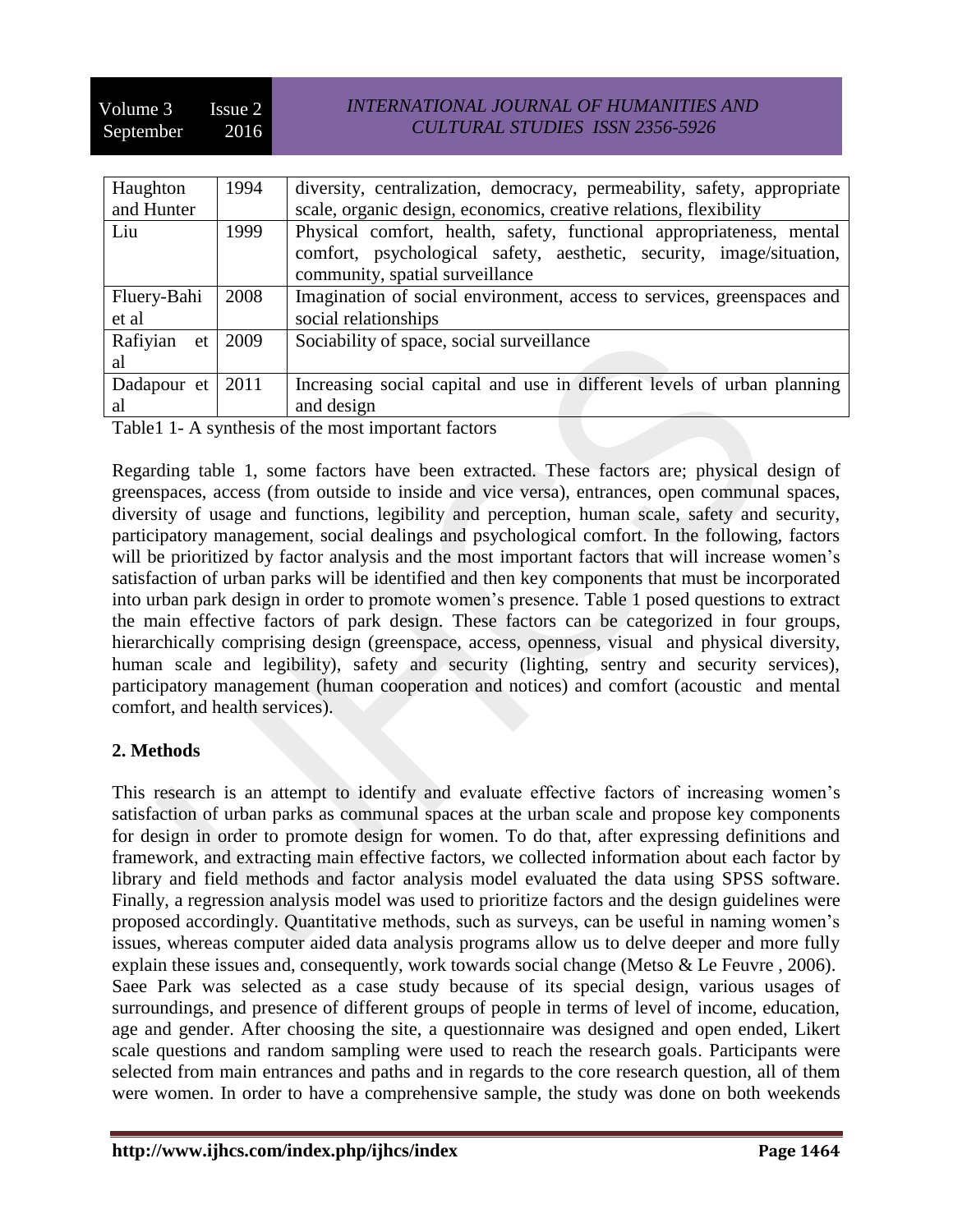and weekdays.160 questionnaires were answered. The first part of the questionnaire was about users' preferences of different activities. The second part determined their satisfaction of different design features. As a result, by summarizing the important values of park design in the format of main values, necessary key components for designing parks were determined. Saee Park is one of the most popular parks in Tehran located on Valiasr Street, one of the main arteries of the city with an area of 12 hectares. This park has 6 main entrances and its vegetation is very diverse. It also has various spaces such as a pond, waterfall, playground, Japanese garden, and zoo. In addition, various usages around the park and its central location attract the diversity of users of different aspects such as age, level of education and income.

#### **3 Analysis, measurement and modeling**

In this stage, factor analysis modeling was used to analyze the data collected from surveys and obtain rational and systematic results to summarize indexes. Prior to that, KMO and Bartlett tests were done to inspect the possibility of using this model and its accuracy.

The purpose of factor analysis is to define subjects with the smaller number of factors rather than initial factors. The primary purpose is to determine factors that remained in analysis so some mathematical criterions are used to retain the intended factors.

In regards to the result of these tests (KMO=0.701), it is obvious that using factor analysis is possible in this study and its accuracy is relatively high. This figure (higher than 0.5) shows that data is suitable for factor analysis and the result of the Bartlett test is also significant. Table 2 indicates these results.

| Kaiser-Meyer-Olkin Measure of Sampling 0.701<br>Adequacy. |          |
|-----------------------------------------------------------|----------|
| Approx. Chi-Square                                        | 2143.343 |
| <b>Bartlett's Test of Sphericity</b>                      | 820      |
| Sig.                                                      | 0.000    |

Table2: KMO and Bartlett tests' results

# **3.1 Choosing factors and making matrix**

#### **3.1.1 Summarizing factors**

In this phase, a criterion should be defined to summarize the indexes. In this study, according to Kaiser, factors with an amount of equal to or greater than 1 were selected. The summarizing method was PCA<sup>4</sup>. With this purpose, the software produced a table as "Total Variance Explained". Factors 1-13 were equal or larger than 1, so they were chosen amongst 41 indexes asked as questions. In addition, total variance explained by all indexes is a criterion to evaluate the accuracy. In this study, the amount of variance is 64.59 which is sufficient.

 $\overline{\phantom{a}}$ 

<sup>4</sup> Principle Components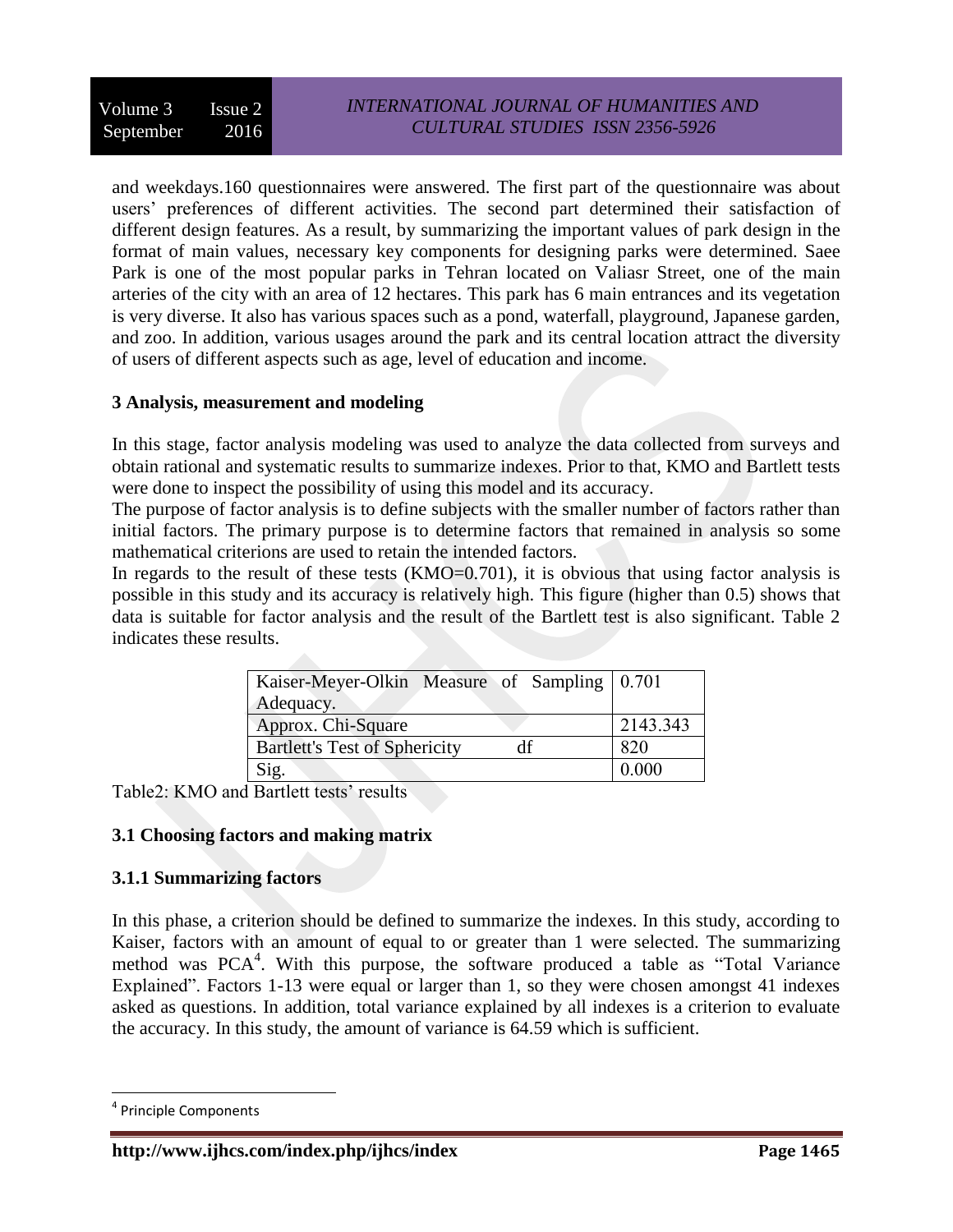### **3.1.2 Identifying and naming factors**

After factor extraction, factor rotation was used to achieve simpler and more significant factors. In this study, rotation type was Varimax. So, the results are as following:

1-First factor: contained 8.96% of the co-variance and included "design of park furniture" (0.637), "participation" (0.703), and "influence of physical proportions on comfort" (0.693). People's presence in any space has a direct relationship with sense of belonging and their memory of the experience. It can be said that their participation in the design phase of the park, could be a necessary requirement even before starting construction. We named this factor "participatory design".

2-Second factor: contained 15.06% of the co-variance and included "cultural activities and sports" (0.644) and "physical proportionality with cultural activities" (0.679). Activity is one of the most important factors of forming any space. Architects could encourage people to do special activities in a space through physical design and these activities could promote the cultural nature of the park. This factor was named "designing communal spaces".

3- Third factor: included 20.071% of the co-variance and included "satisfaction of greenspace" (0.763). The importance of greenspace is satisfaction of open spaces. This factor was named "greenspace design".

4-Fourth factor: included 20.95% of the co-variance and included "influence of signs and symptoms on navigating and legibility of space" (0.777). Identifying and wayfinding are important in determining the sense of satisfaction and preventing anxiety. This factor was named "marking in the parks".

5-Fifth factor: included 29.81% of the co-variance and included "parks' procurement services" (0.619) and "police services" (0.784). This factor is related to urban policies and security and named "Urban security policies".

6- Sixth factor: included 34.47% of the co-variance and included "proper pavement design (material and color)" (0.786). This factor could develop users' "mental image", so this factor was labeled "pavement and flooring".

7-Seventh factor: included 39.03% of the co-variance and included "replacing stairs with ramps" (0.777) and this factor was called "vertical pedestrian access".

8-Eighth factor: included 43.55% of the co-variance and included "open space design" (0.735) and "increase open space in parks" (0.834). The focus of this factor was on open space in the park. This item was named "open space design".

9-Nineth factor: included 47.97% of the co-variance and included "water design influence on aesthetic aspects of parks" (0.645) and "Non-geometric Park design" (0.791).This factor was named "design with water".

10-Tenth factor: included 52.27% of the co-variance and included "appropriate access to the park" (0.744). This factor was entitled "access".

11-Eleventh factor: included 56.44% of the co-variance and included "influence of vegetation and planting design on mental image creation" (0.647). This factor was named "planting design".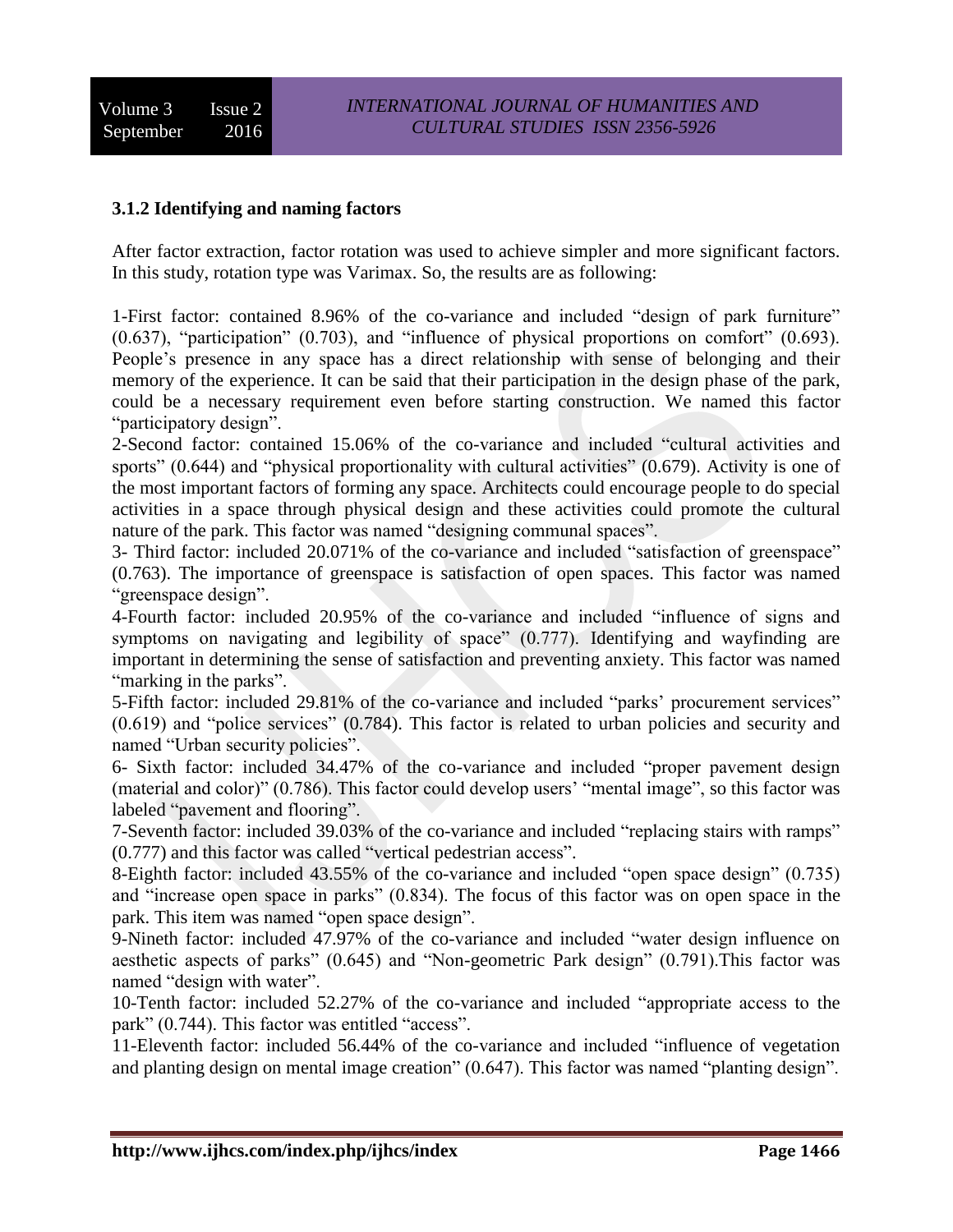12-Twelveth factor: included 60.58% of the co-variance and included "the influence of fountain and sculpture design on legibility" (0.888). This factor was titled "memorial design". 13-Thirteenth factor: included 64.59% of the co-variance and included "increased park enclosure" (0.60) thus named "introspection".

Extracted factors could be summarized in table 3.

| Row | Factor                         | Percentage of co-variance |
|-----|--------------------------------|---------------------------|
|     | participatory design           | 8.96                      |
|     | designing communal spaces      | 15.06                     |
|     | greenspace design              | 20.07                     |
| 4   | marking in the parks           | 20.95                     |
|     | Urban security policies        | 29.81                     |
| 6   | pavement and flooring          | 34.47                     |
|     | vertical access for pedestrian | 39.03                     |
| 8   | open space design              | 43.55                     |
| 9   | design with water              | 47.97                     |
| 10  | Access                         | 52.27                     |
| 11  | planting design                | 56.44                     |
| 12  | memorial design                | 60.58                     |
| 13  | Introspection                  | 64.59                     |

Table3: Naming Factors

Once the factors were named, they were rated.

#### **3.2. Operational guidelines**

In the previous steps, the data related to 41 indexes, according to the questionnaire, was analyzed by a factor analysis model and finally 13 factors were chosen. In this step of the study, multiple linear regressions were used. In this model, there are two groups of variables: factors obtained from factor analysis are independent variables and the study topic (design guidelines) is the dependent variable. The method used for entering the data was stepwise and as some factors might have autocorrelation or over correlations, a D-W test was used to overcome this issue.

The work process of analyzing data and prioritizing areas of intervention in SPSS is as follows:

#### **3.2.1 Selecting a Model**

After using regression, the software (SPSS) produced several models to analyze. Selection criteria to choose the optimal model were the highest Coefficient of Determination  $(R^2)$  and the least standard error. Thus, among 3 represented models, the third was selected (table4).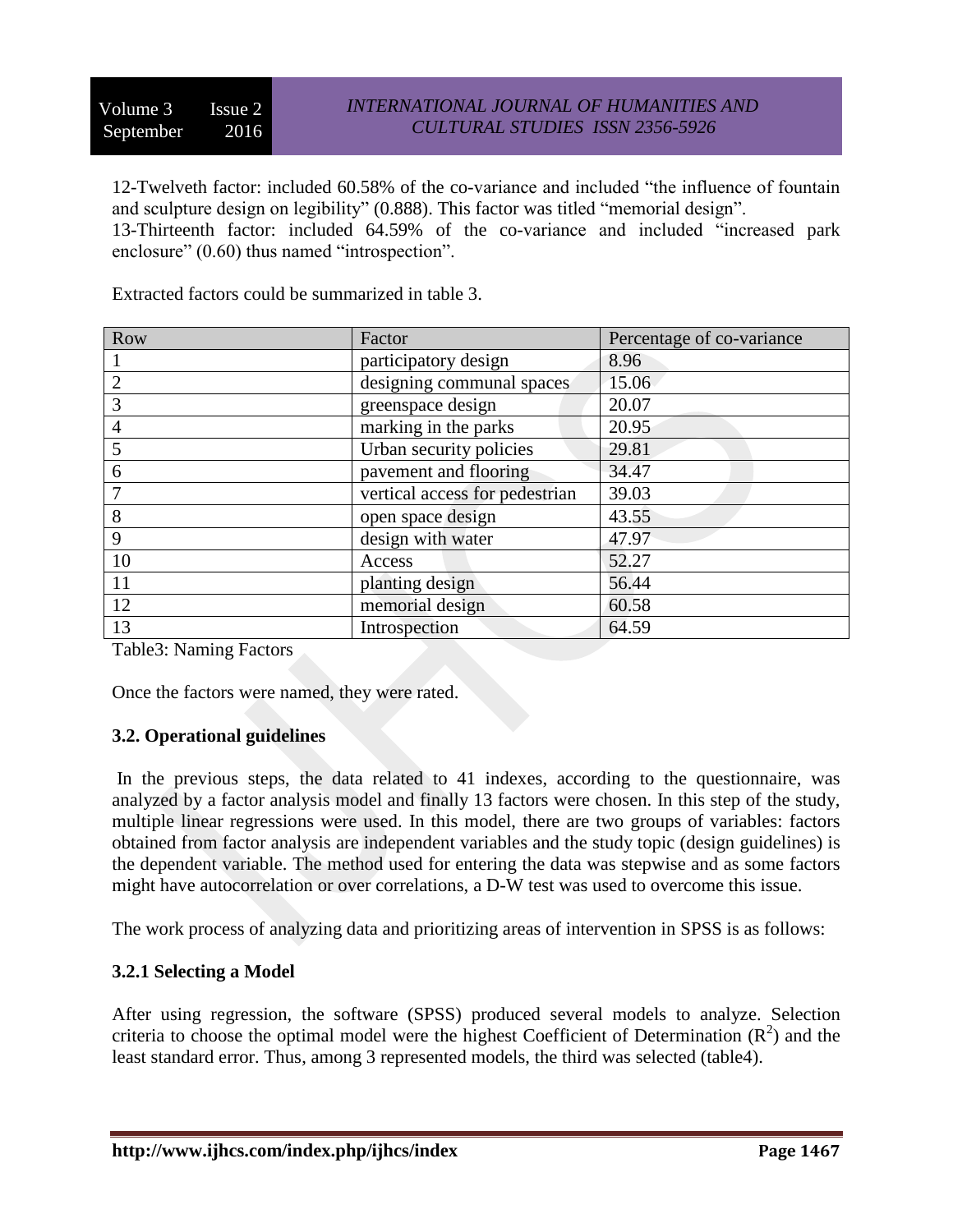#### *INTERNATIONAL JOURNAL OF HUMANITIES AND CULTURAL STUDIES ISSN 2356-5926*

| D-W Test | Estimated      | Adjusted $R^2$ | $R^2$ |                 | Model |
|----------|----------------|----------------|-------|-----------------|-------|
|          | standard error |                |       |                 |       |
|          | 0.865          | 0.104          | 0.110 | $0.331^{a}$     |       |
|          | 0.843          | 0.149          | 0.159 | $0.399^{b}$     |       |
| 1.143    | 0.825          | 0.185          | 0.200 | $0.447^{\circ}$ |       |

a: included factor 1

b: included factor 1, 2

c: included factor 1 , 2, 10

In the table above, a, b, c are independent variables.

#### **3.2.2 Determining common factors**

After choosing the optimal model, based on the table of common factors, represented by SPSS, in which standard error and coefficient were determined for all factors, the factor that has a higher Coefficient of Determination  $(R^2)$  and less standard error was more important. The Table indicates the factors' ranking based on their importance coefficient.

| Importance<br>coefficient | Model         | Non-standard<br>coefficients |          |       | T      | Sig   |
|---------------------------|---------------|------------------------------|----------|-------|--------|-------|
|                           |               |                              |          | Beta  |        |       |
|                           |               | B                            | Standard |       |        |       |
|                           |               |                              | error    |       |        |       |
|                           | Constant      | 3.988                        | 0.64     | 0.331 | 61.923 | 0.00  |
| 3                         | participatory | 0.302                        | 0.65     | 0.331 | 4.679  | 0.00  |
|                           | design        |                              |          |       |        |       |
| 2                         | designing     | 0.204                        | 0.65     | 0.223 | 3.150  | 0.002 |
|                           | communal      |                              |          |       |        |       |
|                           | spaces        |                              |          |       |        |       |
|                           | Access        | 0.184                        | 0.65     | 0.201 | 2.846  | 0.005 |

The Table shows that at the present time people want to participate in park design more than any other factor. The second important factor is design of communal spaces and the proportionality of their physical characteristics and social-cultural activities.

This means that people could spend their time in parks individually as well as participating in social activities.

The last factor focuses on access to parks. Thus, these three factors are the most important to promote parks' quality to increase women's presence.

#### **3.3 Calculating the average satisfaction**

In this phase of study, the average satisfaction of the factors and the average dissatisfaction were calculated.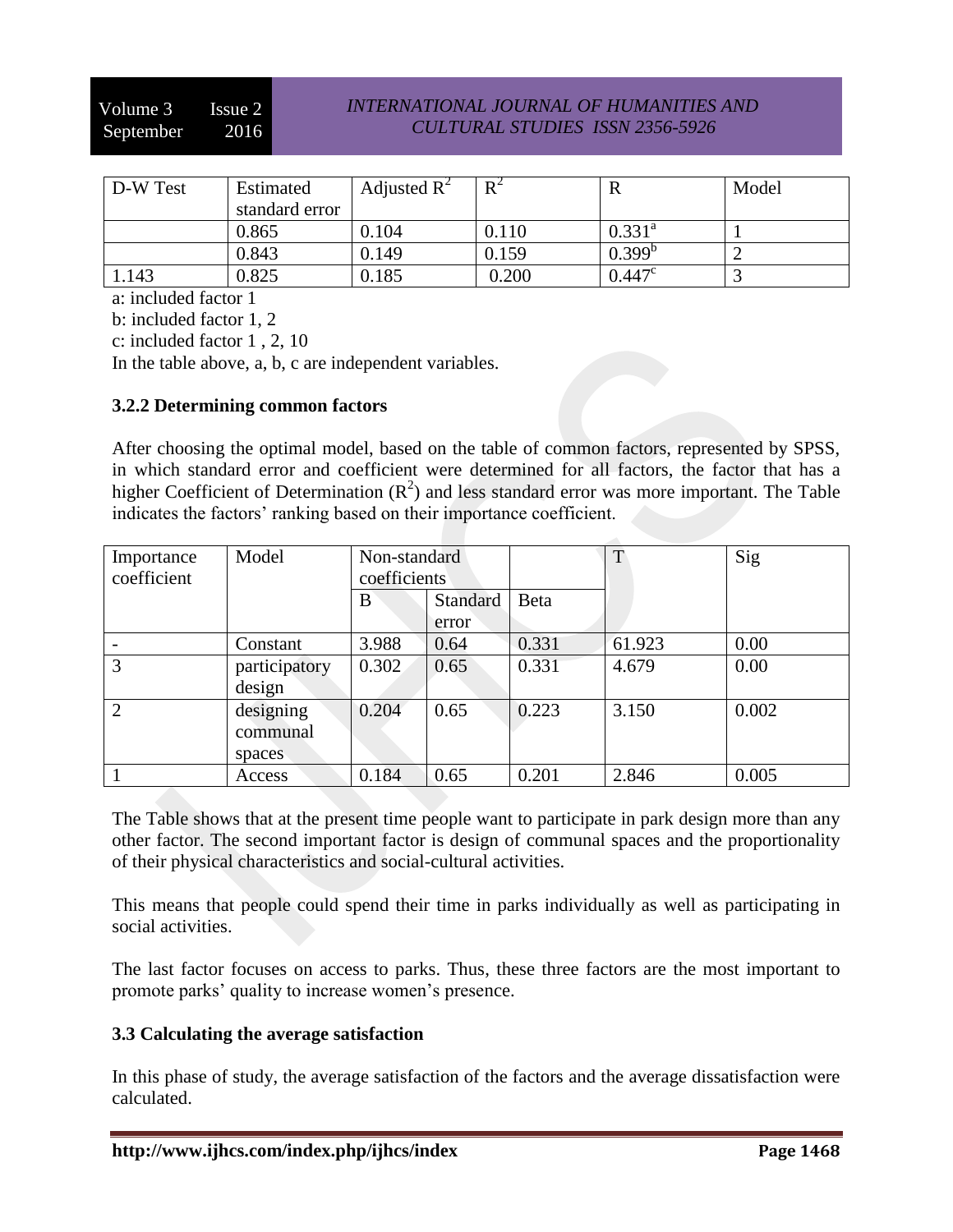Average dissatisfaction = 6-average satisfaction = factor loading  $*$  3.2

| Factors                   | Average satisfaction | Average dissatisfaction |
|---------------------------|----------------------|-------------------------|
| participatory design      | 2.018                | 3.98                    |
| designing communal spaces |                      | 3.99                    |
| Access                    | റ ററ                 | מה ה                    |

After determining the importance coefficient and calculating the average dissatisfaction and satisfaction of each factor, intervention priorities were concluded based on their scores.

| Factors       | Importance    | Average         | Average      | Score          | Priority |
|---------------|---------------|-----------------|--------------|----------------|----------|
|               | coefficient   | dissatisfaction | satisfaction |                |          |
| Participatory | 3             | 2.01            | 3.98         | 6.05           |          |
| design        |               |                 |              |                |          |
| Designing     | $\mathcal{D}$ |                 | 3.99         | $\overline{4}$ |          |
| communal      |               |                 |              |                |          |
| spaces        |               |                 |              |                |          |
| Physical      |               | 2.21            | 3.76         | 2.23           | 3        |
| Accessibility |               |                 |              |                |          |

This table indicates that the most important intervention factor is participatory design with the score of 6.05. Participatory design reflects self-reliance in decision making and self-confidence in people. Participation is a relatively new idea because conventionally, in national planning decision making, stakeholders were marginalized and deprived of community participation in these processes (Sanoff H. , 2000).

#### **4. Results**

This study shows that women's presence in urban spaces is lower than men's and involving them in the early phases of the design process can increase their activity in public parks, the second factor could provide a safe environment for women's activities in public spaces, especially within parks, and the third factor, physical access, could facilitate the ease of access to and within parks.

The key components to designing public parks which support the results of the research are as follows:

- 1- Organize collaboration of authorities and stakeholders to learn more about existing requirements and problems.
- 2- Gather stakeholders including men and women to exchange their ideas, opinions, and viewpoints to talk about their shared purposes.
- 3- Organize professional workshops to discuss different subjects and find favored solutions and ideas.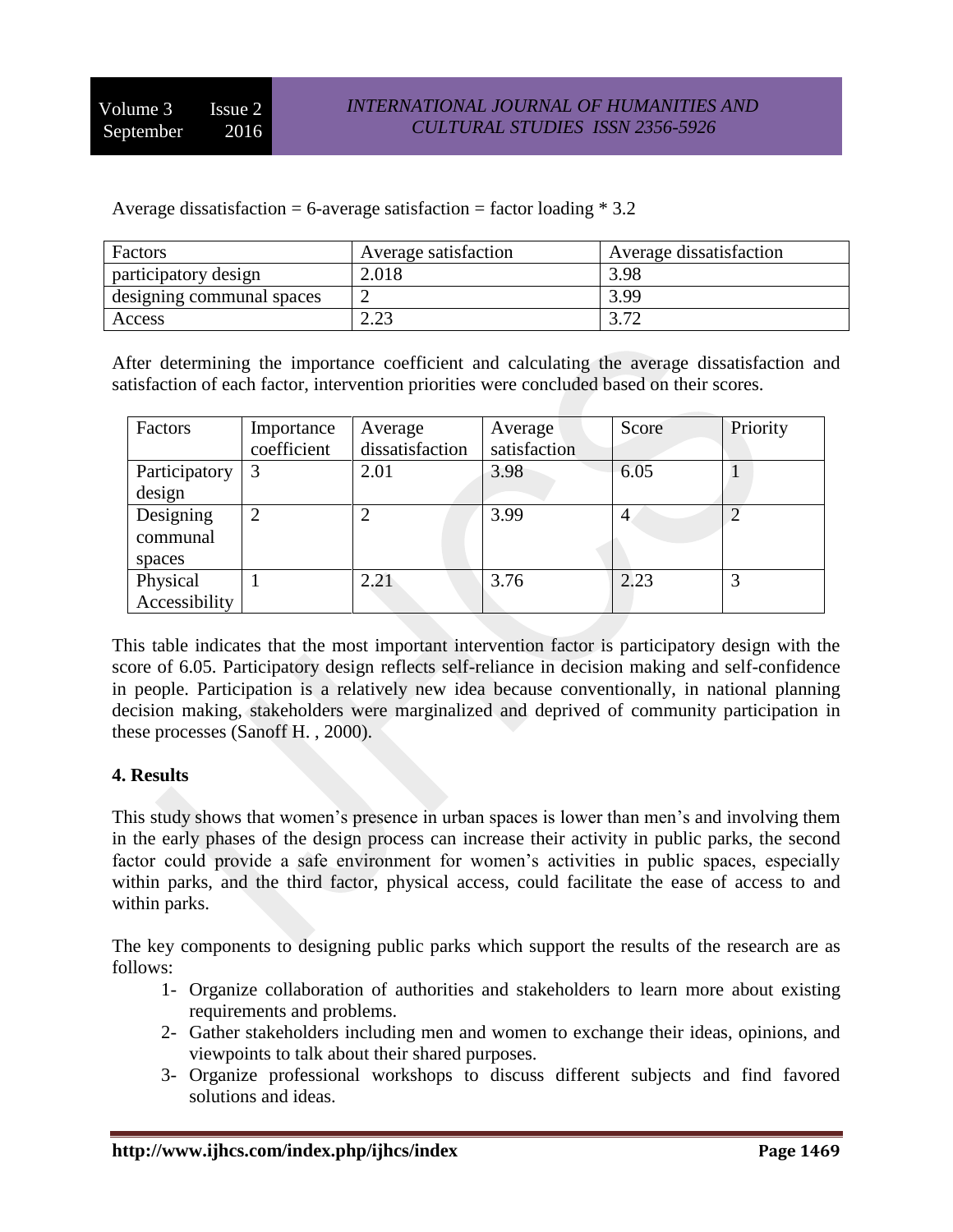- 4- Increase women's awareness in shared design phase gatherings and share design presentations with them.
- 5- Provide cooperation opportunities for elderly women.
- 6- Consider users' culture and identity to develop communal spaces.
- 7- Establish group and communal activities such as exhibitions and different ceremonies and provide necessary facilities.
- 8- Diversify uses and activities to gather diverse pool of users.
- 9- Provide private spaces for calm and quiet activities, away from more active group spaces.
- 10- Link park access with existing public transportation facilities.
- 11- Link urban trails with parks' walking paths to integrate the park and city.

#### **5. Discussion**

This research puts forth design guidelines that should be considered when designing public parks, especially in areas where cultural differences between genders are prominent. As seen from the factor analysis, the most important factor that should be addressed when designing a new public park is to engage the community as early on in the process as possible. By doing this, designers will learn what community members really need and want, as well as what activities they would be engaging in this new park. It is critical for designers to understand who the users of the proposed park will be so that they can design in a successful manner, in order to address all facets of the community. This is even more critical when designing in areas where cultural gender roles are clearly defined in society, such as in Iran. As the benefits of community involvement in planning and design are widely documented; they include enhancing the capacity of citizens to cultivate a stronger sense of commitment, increasing user satisfaction, creating realistic expectations of outcomes, and building trust (e.g. McClure, 1997, Sanoff, 1991, Smith, 1993 and Towers, 1995). Furthermore, some researchers state that community architecture has the promise of 'good design' because it meets the requirements of users, fulfills their lifestyles, and carries the essence of their desires and expectations (Wates, 1985). Additionally, the challenges of implementing the international commitments on gender equality and empowerment of women in the Beijing Platform for Action, the Millennium Declaration and more recently, and the Outcome of the 2005 World Summit highlight the importance of ensuring an enabling environment. An enabling environment may be interpreted as a set of interrelated and interdependent systemic conditions such as policies, laws, institutional mechanisms, resources, etc., which facilitate the promotion of gender equality<sup>5</sup>.

The second most important factor to address when designing a public park are communal spaces, providing users a place to gather and interact socially. These communal gathering spaces need to accommodate both genders of society in a way that brings everyone together in unity. Communal gathering spaces will create stasis within the park and encourage users to return time after time again. Women are trying to make an opportunity for themselves to escape isolation, make friends and extend their roles outside of the family environment as a lower stratum. As talking and

 $\overline{\phantom{a}}$ <sup>5</sup> http://www.un.org/womenwatch/daw/egm/enabling-environment2005/index.html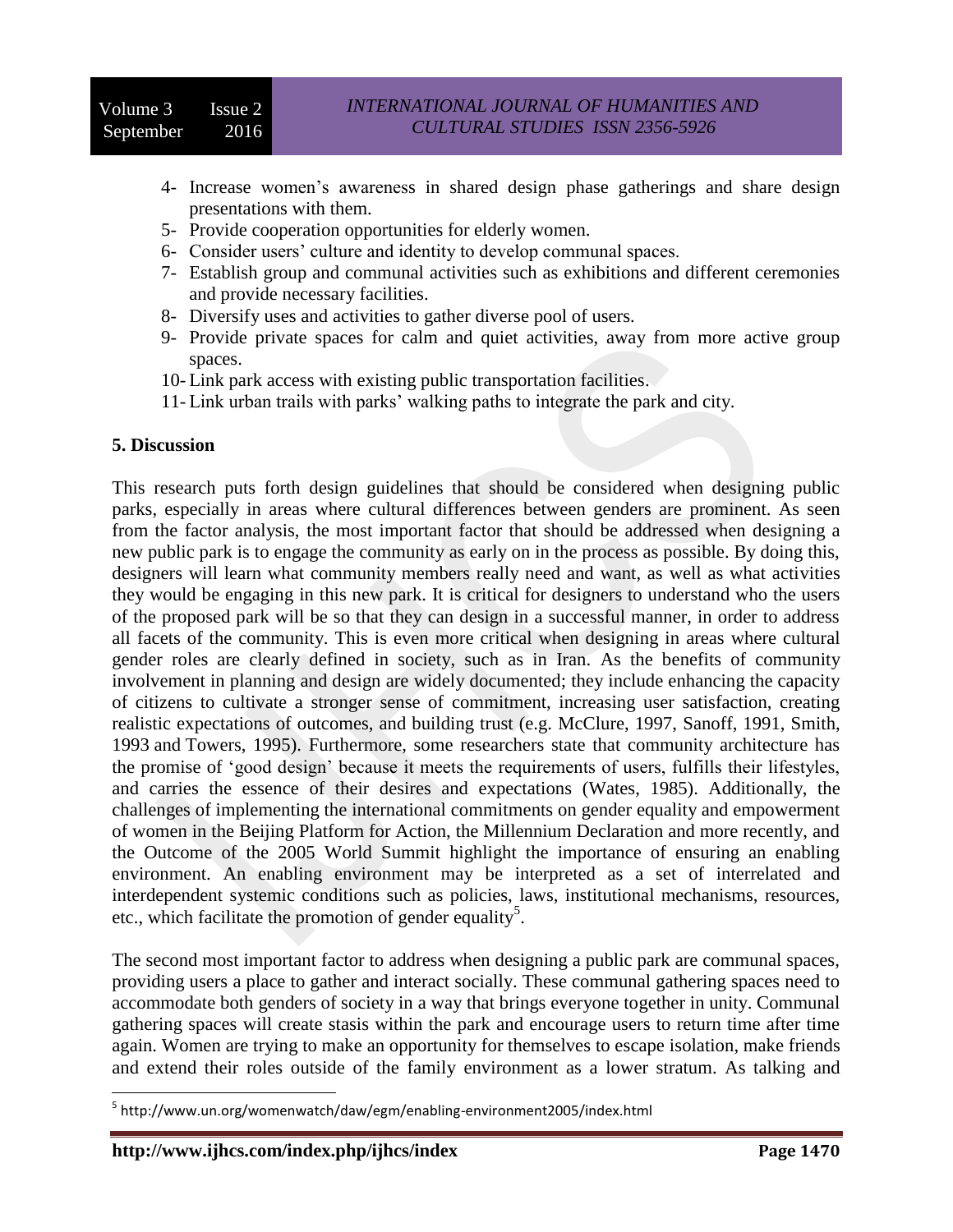communicating are fundamental needs of human being<sup>6</sup>. Discussions of public behavior tend to ignore women as separate actors (Wekerle, 1980) and there are many constraints for women to use public spaces (Day, 2000). Communal spaces can help women's sense of safety and security in public spaces as Jacobs (1961) found that the design of pavements and neighborhoods can reduce fear and crime by attracting people and circulating them through an area and by breaking down isolated private spaces to create communal areas. In such communal areas people could establish interpersonal contacts, so promoting natural surveillance and social cohesion ( Jacobs J. , 1961).

Physical access is another extremely important facet to address in park design. Users of all ages and abilities should be able to easily access all parts of the park. If there are topographical elevations to be dealt with, ramps should be used in conjunction with steps, giving handicapped users the same fulfilling experience of access throughout the park. There is evidence that good access to urban green spaces is associated with higher use, higher physical activity levels, and a lower likelihood of being overweight or obese. More frequent green space users were more physically active and less likely to be overweight or obese (Coombes, Jones, & Hillsdon, 2010). Additionally, a growing body of evidence indicates that a range of perceived and objectively measured environmental attributes—including access to public open space—is associated with walking (Owen, Humple, Leslie, Bauman, & Sallis, 2004).

### **6. Conclusion**

 $\overline{\phantom{a}}$ 

Urban spaces can create places for which people can increase social interactions and physical activity. Parks as public spaces promote social morale, livability and comfort. In Iran, regarding issues of gender segregation, it is necessary to address women's presence in urban spaces, such as parks, to promote their morale. In other words, their involvement in the design phase of parks is very important. In this paper, three factors were identified as the main effective factors of increasing women's presence in urban parks. The first and most important factor is participatory design. Participation refers to people's cooperation in order to meet the goals actually determined by them and could help people to become familiar with their rights in decision making and conserving their neighborhoods. Results showed that the second factor that affects women's presence in urban parks is designing communal spaces specifically for women to improve their social interactions and sense of safety and security, and the third factor is accessibility because easy access contributes to higher frequency of use.

 $^6$  http://lincs.ed.gov/lincs/discussions/diversity/09interaction.html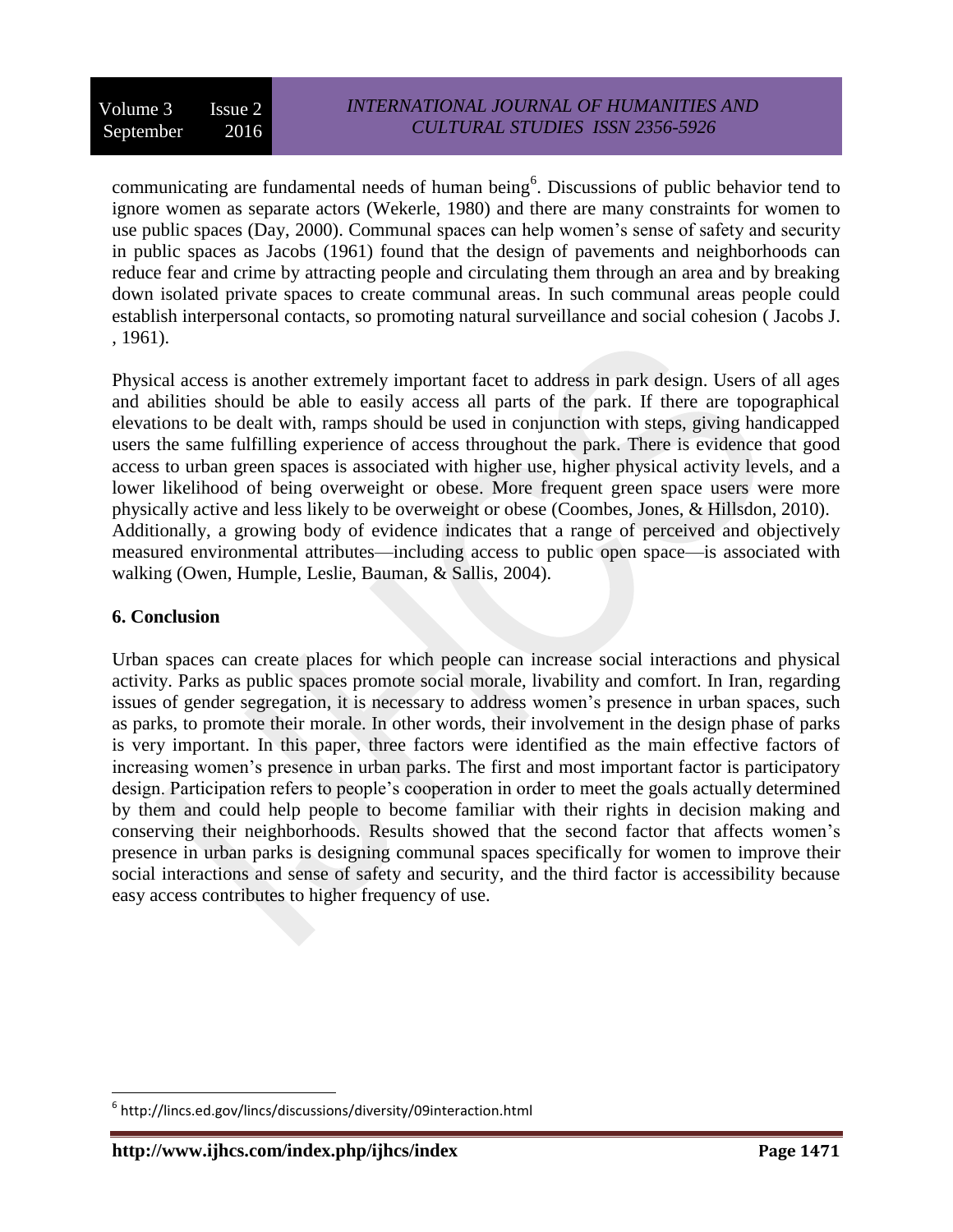#### **References**

Jacobs, J. (1961). *The Death and Life of Great American Cities.* New York: Random House.

- Amado, M., Santoz, C., Moura, E., & Silva, V. (2009). Public Participation in Sustainable Urban Planning. *World Academy of Science Engineering and Technology*, 597-603.
- Amini, A., & Samiari, A. (2006). Designing and approppriating urban furniture. *First Conference of Organizing urban environment*, (pp. 6-13). Tehran.
- Banzhaf, E., Barrera de la, F., Kindler, A., Reyes-Paecke, S., Schlink, U., Welz, J., & Sigrun, J. (2014). A conceptual framework for integrated analysis of environmental quality and quality of life. *Ecological Indicators*, 664–668.
- Bonnes, M. (1993). *Perception and Evaluation of Urban Environmental Quality.* Rome: UNESCO.
- Bonnes, M., Bonaiuto, M., & Ercolani, A. (1991). Crowding and Residential Satisfaction in the Urban Environment. *Environment and Behavior, 23*(5), 531-552.
- Brownson, R., Eyler , A., King , A., Brown, D., Shyu, Y., & Sallis, J. (2000). Patterns and correlates of physical activity among US women 40 years and older. *American Journal of Public*.
- Coombes, E., Jones, A., & Hillsdon, M. (2010). The relationship of physical activity and overweight to objectively measured. *Social Science & Medicine, 70*, 816-822.
- Day, K. (2000). The Ethic of Care and Women's Experiences of Public Space. *Environmental Psychology, 20*, 103-124.
- Fleury-Bahi, G., Félonneau, M.-L., & Marchand, D. (2008). Processes of place identification and residential satisfaction. *Environment and Behavior, 40*, 669-682.
- Floyd, M., Bocarro, J., Smith, W. R., & Baran, P. (2011). Park-Based Physical Activity Among Children. *AMERICAN JOURNAL OF PREVENTIVE MEDICINE*, 258-265.
- Ghorbani, R., & Teymouri, R. (2010). Analysis of the parks' role in improving the quality of urban life by using the seeking-escaping, Case study: Tabriz city parks. *Research in Human Geography, 72*, 47- 62.
- Giles-Corti, B., Broomhall, M., Knuiman, M., Collins, C., Douglas, K., Ng, K., . . . Donovan, R. (2005). Increasing walking: How important is distance to, attractiveness, and size of public open space? *American Journal of Preventive Medicine*, 169–176.
- Handy, S., Boarnet, M., Ewing, R., & Klillingsworth, R. (2002). How the built environment affects physical activity: Views from urban planning. *Am. J. Prev. Med, 23*, 64-73.
- Hansmann, R., Hug, S.-M., & Seeland, K. (2007). Restoration and stress relief through physical activities in forests and parks. *Urban Forestry & Urban Greening, 6*(4), 213–225.
- Hartig et al. (2003). Tracking restoration in natural and urban field settings. *Restorative Environments, 23*(2), 109–123.
- Haughton, G., & Hunter, C. (1994). *Sustainable Cities.* London: Jessica Kingsley.
- Higgs, G., Fry, R., & Langford, M. (2012). Investigating the implications of using alternative GIS-based techniques to measure accessibility to green space. *Environment and Planning – Part B*, 326–343.
- Hourihan, K. (1984). Context- Dependent Models of residential satisfaction. *Environment and Behavior, 16*(3).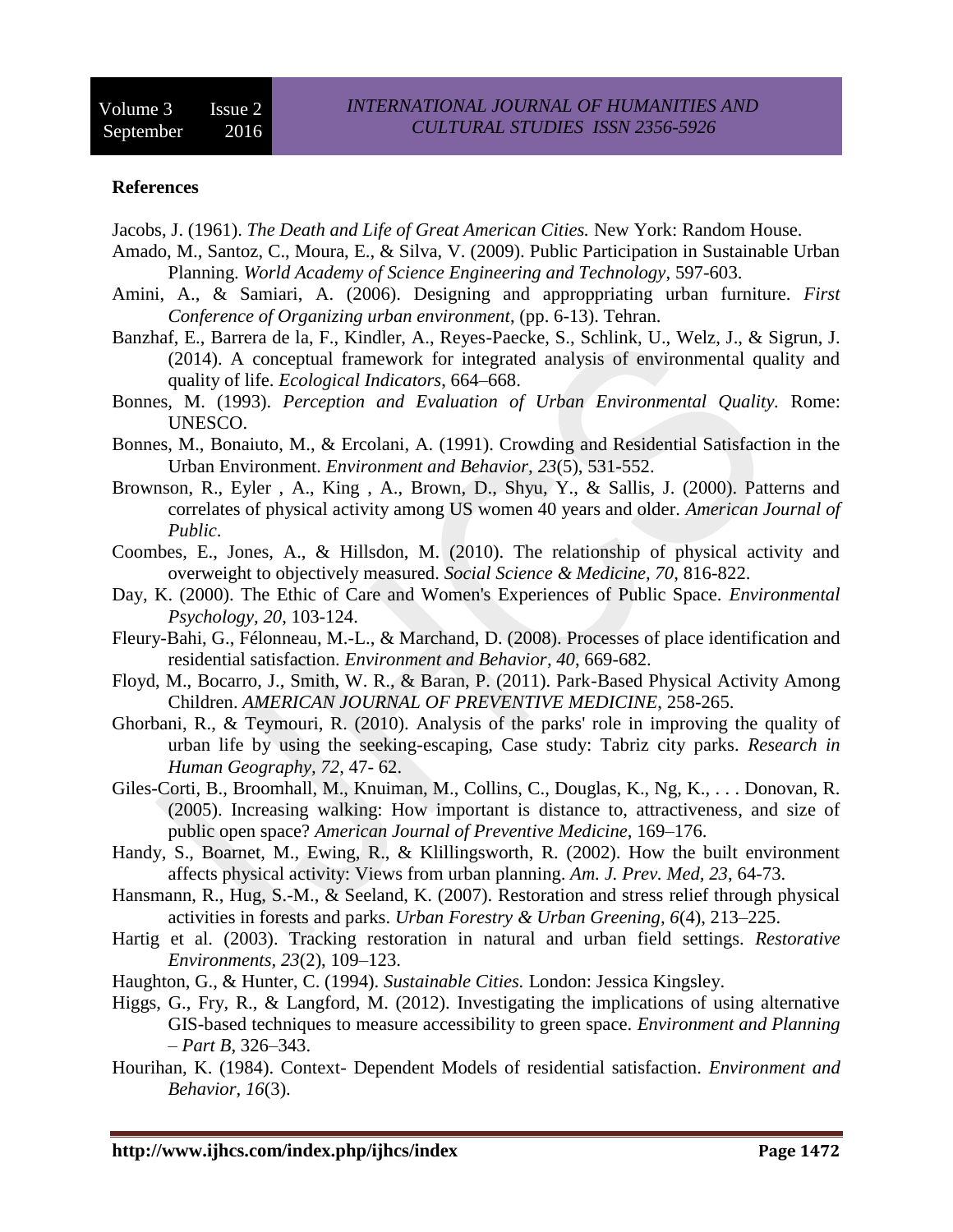Hubbard, P. (2004). Revenge and injustice in the neoliberal city: uncovering masculinist agendas. *Antipode, 36*, 665–686.

Jacobs, J. (1967). *The Death and Life of Great American Cities.* New York: Random House.

- Knut, H., & Hans, V. (1993). Environmental Quality Indicators: Bckground, Principles and Examples from Norway. *Environmental Resource Economics, 3*, 415-435.
- Krenichyn, K. (2006). The only place to go and be in the city': Women talk about exercise, being outdoors, and the meanings of a large urban park. *Health & Place, 12*(4), 631-643.
- LPAC. (1993). *London's Urban Environmental Quality.* Romford: Tibbalds Colbourne Karski.
- Lynch, K. (1981). *A Theory of Good City Form".* Cambridge: Mass: MIT Press.
- Mahmoodi, A. S., Ghazizadeh, N., & Monam, A. (2011). The Impact of the Architectural Design on the Thermal Comfort of the Outdoor Spaces in Residential Complexes\* Case Study: Ekbatan Complex, Phase III. *2*(42), 59-70.
- Marans, R., & Rodgers, W. (1975). *Toward an understanding of community satisfaction* (Metropolitan America in contemporary perspective ed.). (I. A. (Eds.), Ed.) New York: Halsted.
- Mass et al. (2006). Green space, urbanity and health: how strong is the relation? *Epidemiol Community Health, 60*, 587-592.
- McClure, W. (1997). *The Rural Town: Designing for Growth and Sustainability.* Moscow: Center for Business Development and Research: University of Idaho.
- Mitchell, R., & Popham, F. (2007). Greenspace, urbanity and health: relationships in England. *Epidemiol. Community Health, 61*, 681-683.
- Nilsson, K., Sangster, M., Gallis, C., Hartig, T., Vries, S., Seeland, K., & Schipperijn, J. (2011). *Forests, Trees and Human Health.* Dordrecht: Springer Science, Business Media B.V.
- Owen, N., Humple, N., Leslie, E., Bauman, A., & Sallis, J. (2004). Understanding of Environmental Influences on Walking. *Am J Prev Med, 27*, 67-76.
- Pacione, M. (1984). Evaluating the quality of the residential environment in a high rise public housing development. *Appl. Geogr, 4*(1), 59-70.
- Parry‐Jones, W. (1990). Natural landscape, psychological wellbeing and mental health. *Landscape. Res., 15*(2), 7–11.
- Peterson, R., Wekerle, G., & Morley, D. (1978). Women and environments: an overview of an emerging field. *Women and Environment, 10*, 511–534.
- Pretty, J., Peacock, J., Sellens, M., & Griffin, M. (2005). The mental and physical health outcomes of green exercise. *International Journal of Environmental Health Research, 15*(5).
- Rafiyian, M., & Khodaie, Z. (2009). Assessing the indicators and criteria affecting the satisfaction of citizens from urban public spaces. *Guidline Quarterly*, 227-248.
- Rahnama, M., & Razavi, M. (2013). An Study of Sense of place Effect on Social Capital and Participation in Mashhad's Neighborhoods. *Honar-Ha-Ye-Ziba*, 29-36.
- Ransdell, L., & Wells, C. (1998). Physical activity in urban white, African-American, and Mexican-American women. *Medicine and Science in Sports and Exercise, 30*, 1608– 1615.
- Roberts, M. (1991). *Living in a man-made world.* London: Routledge.